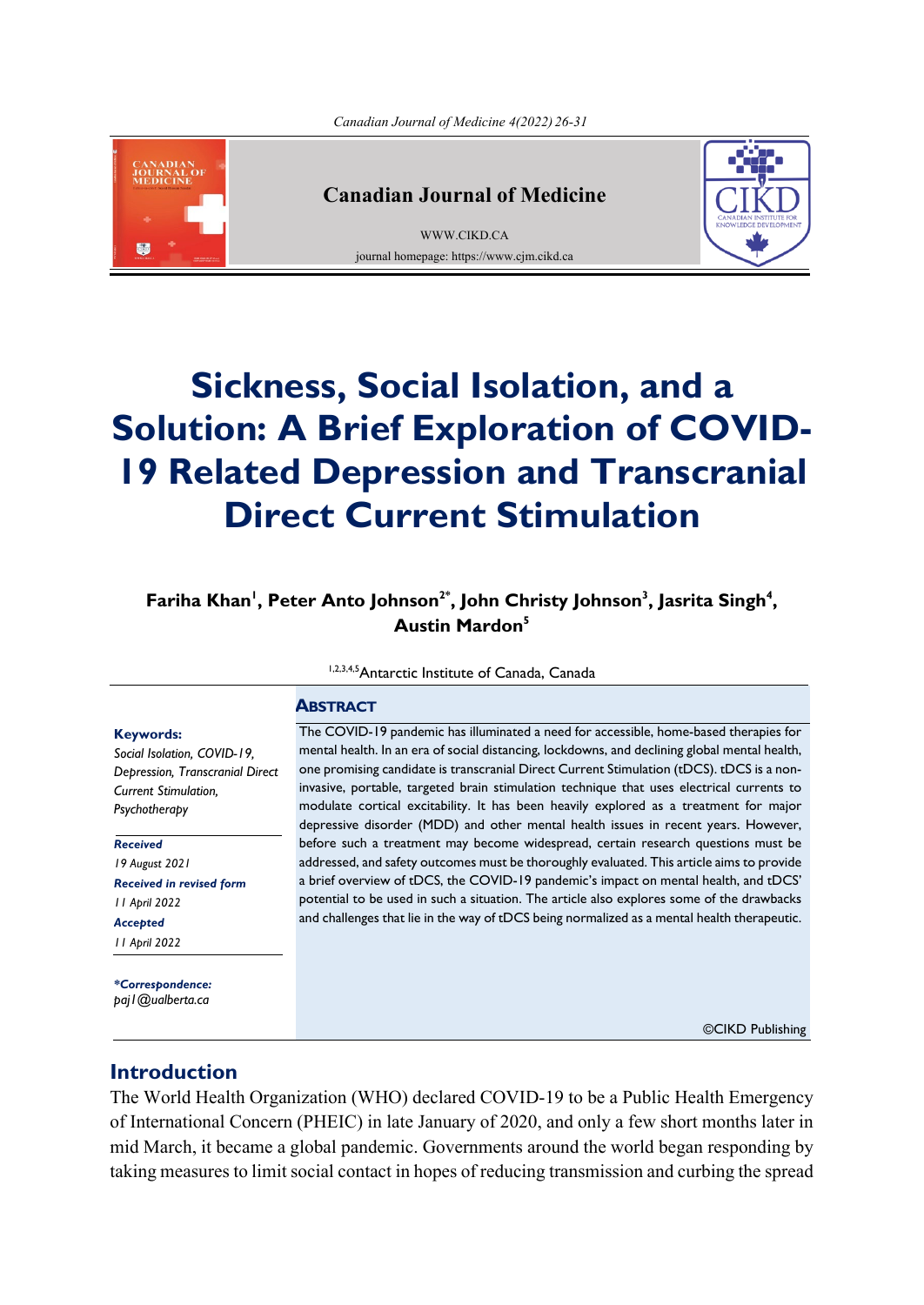<span id="page-1-0"></span>of the virus. China, where the outbreak was first reported, took early and aggressive measures by implementing travel restrictions, shutting down public transport, closing public spaces, prohibiting large gatherings, and giving a stay-at-home self-quarantine order [[1\]](#page-4-0). Many other countries soon adopted similar pursuits and continue to hold alternating periods of loosened and heightened restrictions as COVID-19 cases slow and surge. However, the psychological costs of quarantine are high; social isolation has previously been linked with depression, stress, and negative mood [[2,](#page-4-0) [3\]](#page-4-0). Indeed, in Canada alone, there was a 13 percentage point decrease in the amount of Canadians who self-reported as having good mental health, down from 68% in 2019 to 55% in July 2020 [\[4](#page-4-0)]. Youth aged 15-24 specifically report the most drastic declines, down from 60% pre-pandemic to 40% in July 2020 [\[4](#page-4-0)]. In the United States, the rates of depressive symptoms increased three-fold post-pandemic [[5\]](#page-4-0). Humans are social beings, and our interactions with others are important for positive health outcomes, both physical and mental [\[6](#page-4-0)]. To be deprived of these interactions can have adverse effects on psychological wellbeing, something that is now becoming apparent across Canada and the globe.

 How then, can the increasing number of individuals requiring psychological help access mental healthcare resources in an era of social isolation such as this one? One answer may lie in the prospect of at-home treatments such as transcranial Direct Current Stimulation (tDCS), a non-invasive and painless targeted brain stimulation technique that is being explored as a treatment option for multiple neuropsychiatric conditions, including depression. A constant, low-intensity current, typically 0.5-2.0 mA, flows through two conductive electrodes that are placed onto the head of a patient, using a specified area of the brain to complete the circuit. The stimulation can either be anodal- acting to excite neuronal activity or cathodal- acting to inhibit neuronal activity. Anodal stimulation works to depolarize neuronal membranes which then increases the probability that the neurons will undergo action potentials and fire, while cathodal stimulation hyperpolarizes neuronal membranes, decreasing the probability that they will fire. In the treatment of depression, tDCS aims to combat left dorsolateral prefrontal cortex (DLPFC) underactivity - an imbalance that is hypothesised to be one of the biological causes of depression - through anodal stimulation and thus the increase of cortical activity in the area. tDCS may be administered alone or in conjunction with other psychological therapies and medications; however, results of tDCS and pharmacotherapy have been varied, either enhancing tDCS effects or abolishing them, and more research is required [[7\]](#page-4-0).

#### **Clinical Efficacy of tDCS**

Numerous studies have demonstrated the effectiveness of tDCS. A study by Fregni et al. (2006) following 10 patients with major depressive disorder (MDD) showed positive results and improvement of depressive symptoms after five 10-minute long sessions of 1 mA anodal tDCS where patients in the active treatment group experienced a 60% reduction in Hamilton Depression Rating Scale (HDRS) scores [\[8](#page-4-0)]. Comparatively, patients in a placebo (sham) treatment only experienced an HDRS reduction of 10% [\[8](#page-4-0)]. Boggio et al. (2008) found similar antidepressant effects in a clinical trial consisting of 40 patients with MDD where after ten 20 minute long sessions of 2 mA anodal tDCS, there was a 40.4% reduction in HDRS scores for those in the active treatment group, while patients in the sham treatment group only experienced an HDRS reduction of 10.4% [\[9](#page-4-0)]. The effects experienced by those in the active treatment group persisted for one month after the tDCS sessions had ended [[9\]](#page-4-0). In another trial of 64 depressed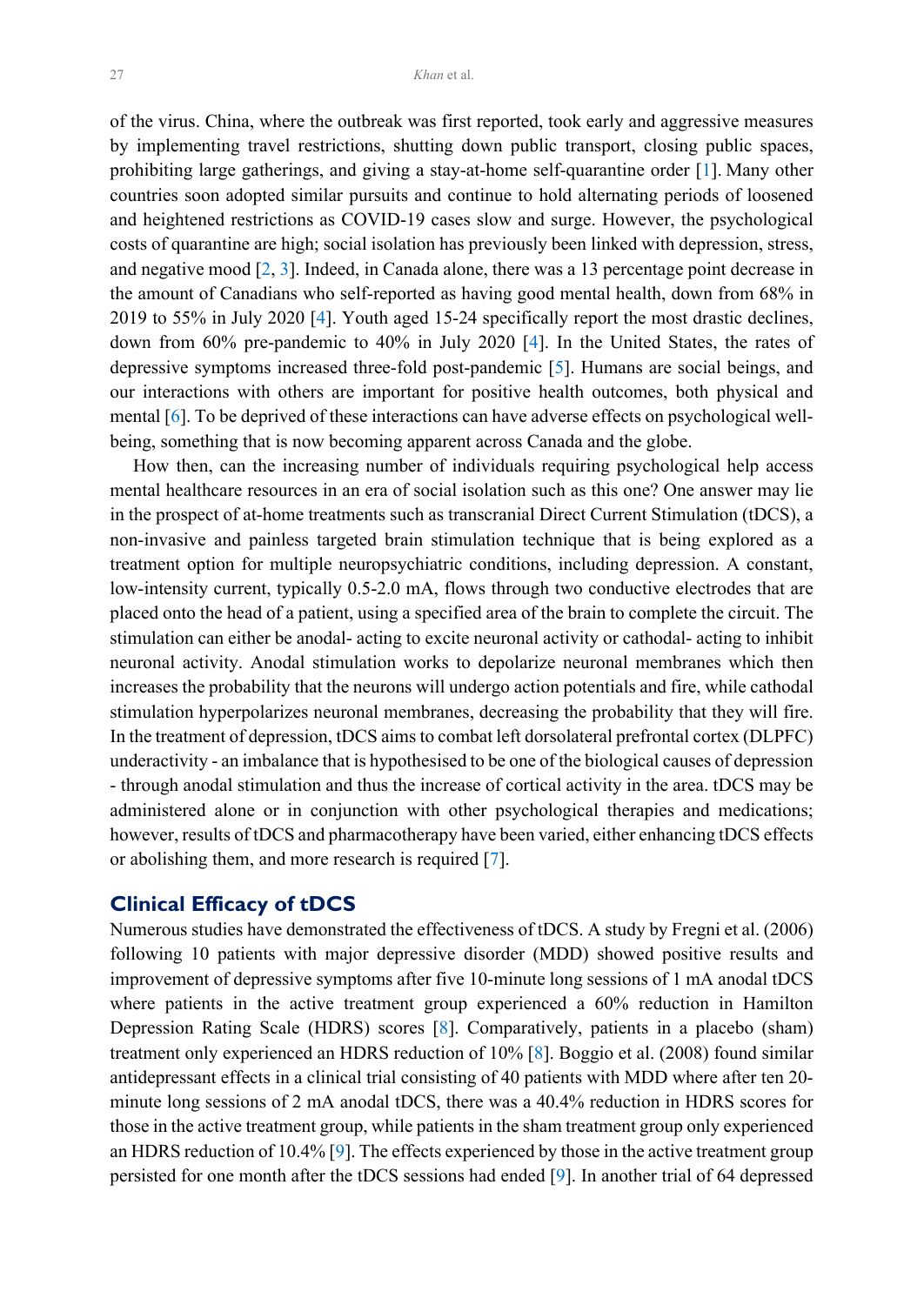<span id="page-2-0"></span>patients who underwent fifteen 20-minute long sessions of 2 mA anodal tDCS, Loo et al. (2012) found a 28.4% improvement in Montgomery-Asberg Depression Rating Scale (MADRS) scores for the active treatment group, compared to only a 15.9% improvement in the sham group [[10\]](#page-4-0). A meta-analysis of these studies as well as sixteen others found similar results, where active tDCS treatments were superior to sham in reducing depressive symptoms [[11\]](#page-4-0). Overall, the increased improvements of the active groups in these studies shows promising potential of tDCS as a treatment for MDD.

## **Advantages of tDCS**

tDCS is inexpensive, non-invasive, and the equipment is reusable and easy to replace. The cost of a basic consumer-grade tDCS device could be as low as 100USD. Perhaps most importantly and most relevant to our current global climate, however, is the potential for tDCS to be used at home. The manufacture of portable tDCS devices could eliminate the need for visits to clinics and would allow for the maintenance of social distancing guidelines. However, it is important to note that this would require thoroughly training a patient in the proper usage of tDCS, something that may be tricky or cumbersome for some users and discourage them from continuing with treatment.

 As well, tDCS may offer an alternative course of action for patients with treatment-resistant depression who have failed to find relief in conventional clinical therapy and psychotropics. 30% of patients with depression do not see substantial results from traditional therapies [[12,](#page-4-0) [13\]](#page-4-0). Indeed, Palm et al. (2009) found modest improvement of treatment-resistant depression in a patient after 16 tDCS sessions [\[14](#page-4-0)]. tDCS efficacy is, however, lowered in those with treatment-resistant depression [[11\]](#page-4-0). tDCS also offers the advantage of having minimal side effects compared to drug treatments such as SSRIs which have been linked with causing sexual dysfunction, weight gain, nausea, anxiety, and other unpleasant side effects [\[15](#page-4-0)]. Many patients also find the prescribed doses of their medications to be inadequate or aggressive, something that may be caused by the individual variation in drug metabolization  $[16]$  $[16]$ . The challenges associated with drug therapies can become intolerable for some patients and lead to treatment discontinuation. Other individuals, such as pregnant or breastfeeding women, may not be able to take medications at all without risking harm to their developing fetus or child. tDCS, which is localized to the brain, could theoretically be offered as an alternative in such a case as well; however, this is an area requiring more research as safety outcomes for this group have not yet been evaluated [[17,](#page-5-0) [18\]](#page-5-0).

## **Safety and Other Considerations**

However, tDCS is not entirely free from side effects. Most commonly, mild itching and tingling has been reported. Patients have also experienced temporary skin irritation, headaches, burning, and lesions due to dry electrode sponges [\[19](#page-5-0)]. However, no serious adverse effect has been reported nor have there been any irreversible injuries [\[19](#page-5-0)]. Brain lesions were only induced in rats when they were delivered a charge density two orders of magnitude higher than the charge density currently administered to humans [[20\]](#page-5-0). tDCS sessions involving vulnerable individuals such as those with geriatric depression, children with cerebral palsy, and post-stroke aphasia patients also supported safety [[21,](#page-5-0) [22](#page-5-0), [23](#page-5-0)]. Repeated exposure to the treatment has also been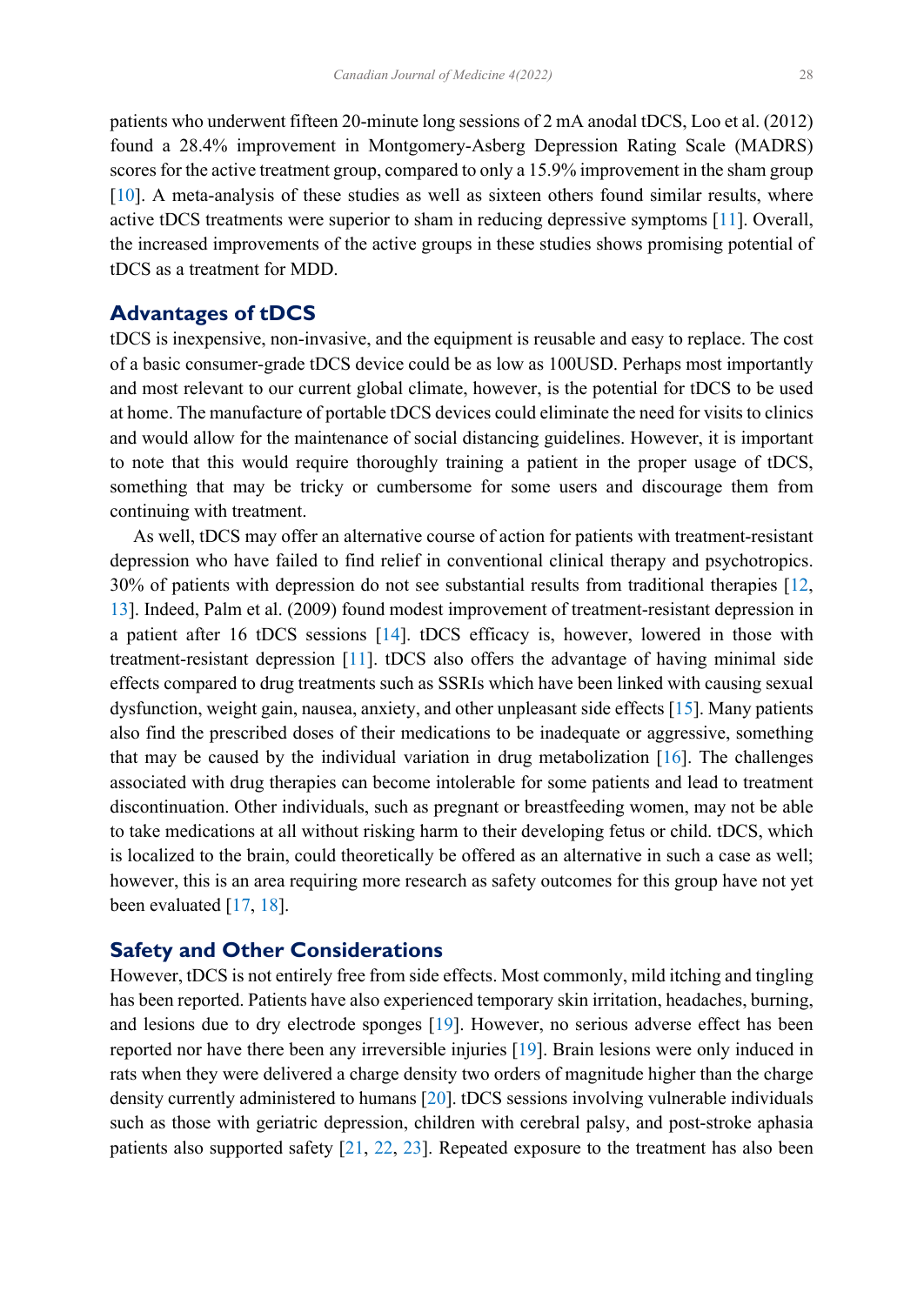<span id="page-3-0"></span>shown to be safe; depressed patients who underwent over 100 sessions displayed no serious adverse effects [[24\]](#page-5-0).

 A notable phenomenon has also been found with tDCS, certain tasks involving motor and a cognitive activity performed during stimulation can interfere with and abolish the effects of tDCS. In one study, completing a questionnaire such as a math quiz or pushing a ball resulted in modified tDCS efficacy  $[25]$  $[25]$ . The cognitive task resulted in motor cortex excitability lower after anodal stimulation and higher after cathodal stimulation while the motor task lowered motor cortex excitability after both anodal and cathodal stimulation [\[25](#page-5-0)]. If the effects of tDCS can be abolished through specific states of a participant during stimulation, this could be problematic - especially when considering the usage of home-based tDCS. Patients facing distractions or simply experiencing certain cognitions could have the effects of their tDCS treatment nullified. Once again, this is why potential users must be thoroughly trained and educated before beginning treatment. These findings also open the door for more future research to be done. Much is still not understood about tDCS, and the effects of interference found in this study as well as others have not been discussed enough [\[26](#page-5-0)].

## **Conclusion**

tDCS is promising for the future of accessible mental healthcare and neurotherapeutics, something that is required now in this era of social isolation more than ever. However, despite the COVID-19 induced mental health crisis and the growing need for social-distancing-safe resources, tDCS as a novel treatment currently lacks FDA-approval and is still surrounded by stigma and uncertainties. More research, work, and education must be done before such a therapy may become a wide-spread treatment route for depression. Specifically, safety outcomes for vulnerable groups such as pregnant women, the effects of tDCS in conjunction with certain medications, and potential challenges for home-based users should be assessed. The interference effect is also an area that must be looked into further and addressed through coming research. As stated by Horvath et al. (2014), "rather than seeing [issues] as a detriment to the field, we should use them to guide future research and exploration" [[26\]](#page-5-0).

**Declarations Acknowledgements**  Not applicable.

**Disclosure Statement** No potential conflict of interest was reported by the authors.

**Ethics Approval** Not applicable.

**Funding Acknowledgements**  Not applicable.

**Citation to this article**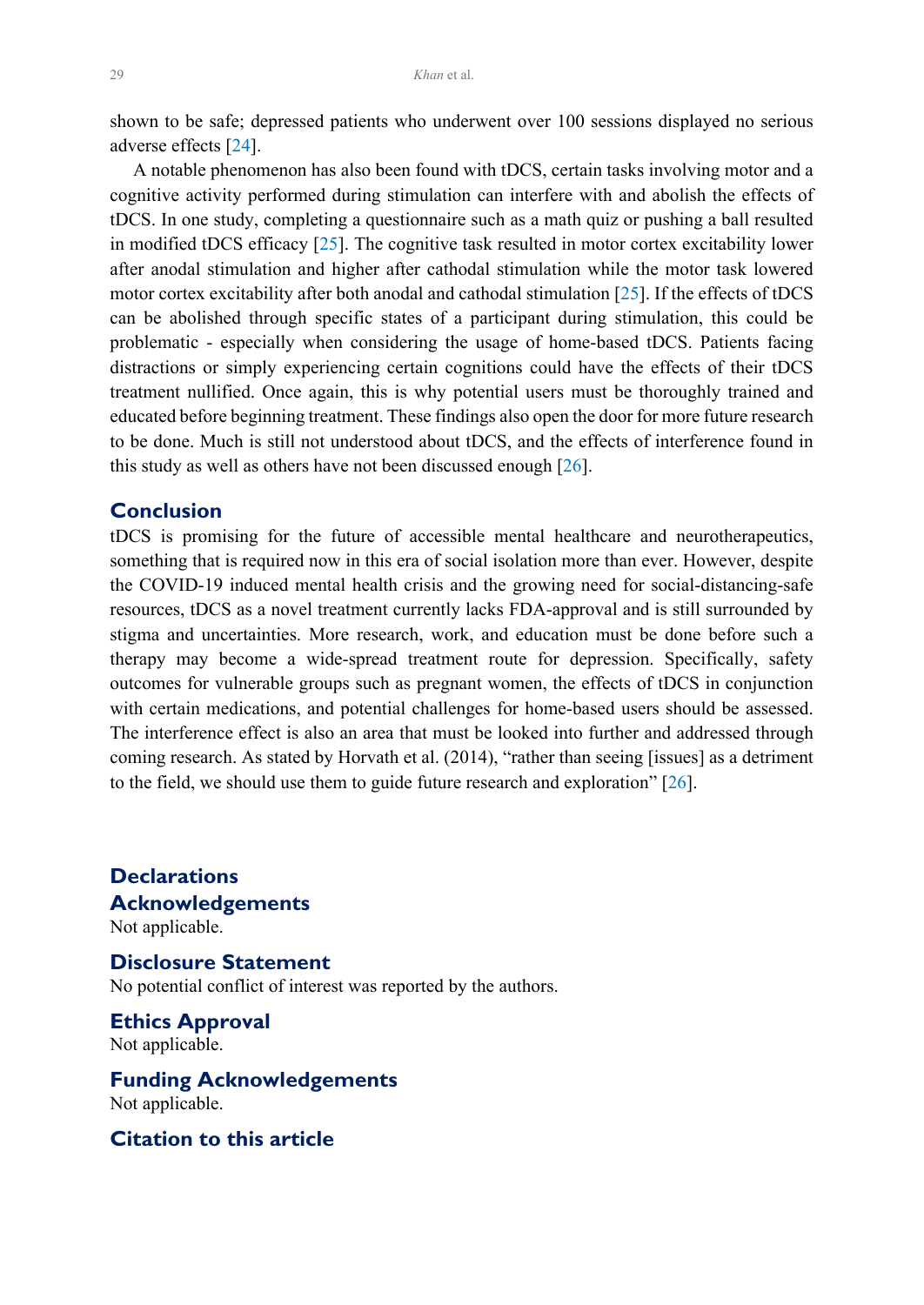<span id="page-4-0"></span>Fariha K, Peter AJ, John CJ, Jasrita S, Austin M. Sickness, social isolation, and a solution: A brief exploration of COVID-19 related depression and transcranial direct current stimulation. Canadian Journal of Medicine. 2022 April 24;4(1):26-31. doi: 10.33844/cjm.2022.6018

## **Rights and Permissions**



© 2022 Canadian Institute for Knowledge Development. All rights reserved.

Canadian Journal of Medicine is published by the Canadian Institute for Knowledge Development (CIKD). This is an open-access article under the terms of the [Creative Commons](https://creativecommons.org/licenses/by/4.0/)  [Attribution](https://creativecommons.org/licenses/by/4.0/) (CC BY) License, which permits use, distribution, and reproduction in any medium, provided the original work is properly cited.

## **References**

- [\[1\]](#page-1-0) Liu W, Yue XG, Tchounwou PB. Response to the COVID-19 Epidemic: The Chinese Experience and Implications for Other Countries. Int J Environ Res Public Health. 2020 Mar 30;17(7):2304.
- [\[2\]](#page-1-0) Matthews T, Danese A, Wertz J, Odgers CL, Ambler A, Moffitt TE, Arseneault L. Social isolation, loneliness and depression in young adulthood: a behavioural genetic analysis. Soc Psychiatry Psychiatr Epidemiol. 2016 Mar;51(3):339-48.
- [\[3\]](#page-1-0) Brooks SK, Webster RK, Smith LE, Woodland L, Wessely S, Greenberg N, Rubin GJ. The psychological impact of quarantine and how to reduce it: rapid review of the evidence. Lancet. 2020 Mar 14;395(10227):912-920.
- [\[4\]](#page-1-0) Statistics Canada. The Social and Economic Impacts of COVID-19: A Six-month Update, [https://www150.statcan.gc.ca/n1/pub/11-631-x/2020004/s3-eng.htm#moreinfo;](https://www150.statcan.gc.ca/n1/pub/11-631-x/2020004/s3-eng.htm#moreinfo) 2020 [accessed 15 April 2021]
- [\[5\]](#page-1-0) Ettman CK, Abdalla SM, Cohen GH, Sampson L, Vivier PM, Galea S. Prevalence of Depression Symptoms in US Adults Before and During the COVID-19 Pandemic. JAMA Netw Open. 2020 Sep 1;3(9):e2019686.
- [\[6\]](#page-1-0) Seeman TE. Social ties and health: the benefits of social integration. Ann Epidemiol. 1996 Sep;6(5):442-51.
- [\[7\]](#page-1-0) Brunoni AR, Ferrucci R, Fregni F, Boggio PS, Priori A. Transcranial direct current stimulation for the treatment of major depressive disorder: a summary of preclinical, clinical and translational findings. Prog Neuropsychopharmacol Biol Psychiatry. 2012 Oct 1;39(1):9-16.
- [\[8\]](#page-1-0) Fregni F, Boggio PS, Nitsche MA, Marcolin MA, Rigonatti SP, Pascual-Leone A. Treatment of major depression with transcranial direct current stimulation. Bipolar Disord. 2006 Apr;8(2):203-4.
- [\[9\]](#page-1-0) Boggio PS, Rigonatti SP, Ribeiro RB, Myczkowski ML, Nitsche MA, Pascual-Leone A, Fregni F. A randomized, double-blind clinical trial on the efficacy of cortical direct current stimulation for the treatment of major depression. Int J Neuropsychopharmacol. 2008 Mar;11(2):249-54.
- [\[10\]](#page-2-0) Loo CK, Alonzo A, Martin D, Mitchell PB, Galvez V, Sachdev P. Transcranial direct current stimulation for depression: 3-week, randomised, sham-controlled trial. Br J Psychiatry. 2012 Jan;200(1):52-9.
- [\[11\]](#page-2-0) Brunoni AR, Valiengo L, Baccaro A, Zanão TA, de Oliveira JF, Goulart A, Boggio PS, Lotufo PA, Benseñor IM, Fregni F. The sertraline vs. electrical current therapy for treating depression clinical study: results from a factorial, randomized, controlled trial. JAMA Psychiatry. 2013 Apr;70(4):383-91.
- [\[12\]](#page-2-0) Rush AJ, Trivedi MH, Wisniewski SR, Nierenberg AA, Stewart JW, Warden D, Niederehe G, Thase ME, Lavori PW, Lebowitz BD, McGrath PJ, Rosenbaum JF, Sackeim HA, Kupfer DJ, Luther J, Fava M. Acute and longer-term outcomes in depressed outpatients requiring one or several treatment steps: a STAR\*D report. Am J Psychiatry. 2006 Nov;163(11):1905-17.
- [\[13\]](#page-2-0) Trivedi MH, Rush AJ, Wisniewski SR, Nierenberg AA, Warden D, Ritz L, Norquist G, Howland RH, Lebowitz B, McGrath PJ, Shores-Wilson K, Biggs MM, Balasubramani GK, Fava M; STAR\*D Study Team. Evaluation of outcomes with citalopram for depression using measurement-based care in STAR\*D: implications for clinical practice. Am J Psychiatry. 2006 Jan;163(1):28-40.
- [\[14\]](#page-2-0) Palm U, Keeser D, Schiller C, Fintescu Z, Reisinger E, Baghai TC, Mulert C, Padberg F. Transcranial direct current stimulation in a patient with therapy-resistant major depression. World J Biol Psychiatry. 2009;10(4 Pt 2):632-5.